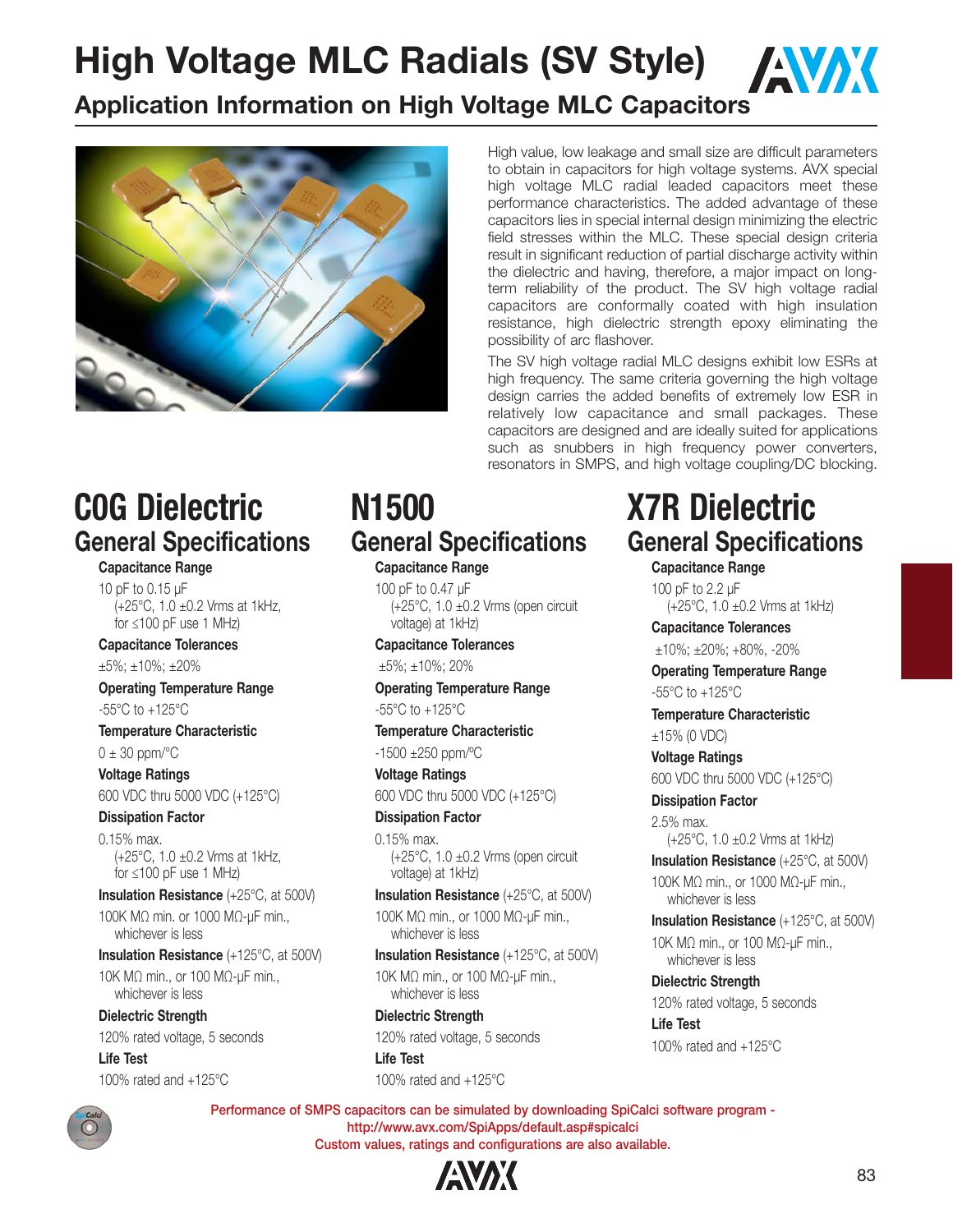# **High Voltage MLC Radials (SV Style) / AVAX**







### **Not RoHS Compliant**



*For RoHS compliant products, please select correct termination style.*

**SV01 thru SV17**

### **HIGH VOLTAGE RADIAL LEAD HOW TO ORDER AVX Styles: SV01 THRU SV67**



Note: Capacitors with X7R dielectrics are not intended for applications across AC supply mains or AC line filtering with polarity reversal. Contact plant for recommendations.

**\***Hi-Rel screening consists of 100% Group A, Subgroup 1 per MIL-PRF-49467. (Except partial discharge testing is not performed and DWV is at 120% rated voltage).

### **DIMENSIONS millimeters (inches)**

| <b>AVX Style</b> | Length (L)<br>max | Height (H)<br>max | Thickness (T)<br>max | <b>Lead Spacing</b><br>$\pm$ .762 (.030) (S) | LD (Nom)    |
|------------------|-------------------|-------------------|----------------------|----------------------------------------------|-------------|
| <b>SV01</b>      | 6.35(0.250)       | 5.59 (0.220)      | 5.08 (0.200)         | 4.32 (0.170)                                 | 0.64(0.025) |
| <b>SV02/SV52</b> | 8.13 (0.320)      | 7.11 (0.280)      | 5.08 (0.200)         | 5.59 (0.220)                                 | 0.64(0.025) |
| <b>SV03/SV53</b> | 9.40(0.370)       | 7.62 (0.300)      | 5.08 (0.200)         | 6.99(0.275)                                  | 0.64(0.025) |
| <b>SV04/SV54</b> | 11.4 (0.450)      | 5.59(0.220)       | 5.08 (0.200)         | 7.62 (0.300)                                 | 0.64(0.025) |
| <b>SV05/SV55</b> | 11.9 (0.470)      | 10.2 (0.400)      | 5.08(0.200)          | 9.52(0.375)                                  | 0.64(0.025) |
| <b>SV06/SV56</b> | 14.0 (0.550)      | 7.11 (0.280)      | 5.08 (0.200)         | 10.16 (0.400)                                | 0.64(0.025) |
| <b>SV07/SV57</b> | 14.5 (0.570)      | 12.7 (0.500)      | 5.08 (0.200)         | 12.1 (0.475)                                 | 0.64(0.025) |
| <b>SV08/SV58</b> | 17.0 (0.670)      | 15.2 (0.600)      | 5.08 (0.200)         | 14.6 (0.575)                                 | 0.64(0.025) |
| <b>SV09/SV59</b> | 19.6 (0.770)      | 18.3 (0.720)      | 5.08 (0.200)         | 17.1 (0.675)                                 | 0.64(0.025) |
| <b>SV10</b>      | 26.7 (1.050)      | 12.7 (0.500)      | 5.08 (0.200)         | 22.9 (0.900)                                 | 0.64(0.025) |
| <b>SV11</b>      | 31.8 (1.250)      | 15.2 (0.600)      | 5.08 (0.200)         | 27.9 (1.100)                                 | 0.64(0.025) |
| <b>SV12</b>      | 36.8 (1.450)      | 18.3 (0.720)      | 5.08 (0.200)         | 33.0 (1.300)                                 | 0.64(0.025) |
| <b>SV13/SV63</b> | 7.62 (0.300)      | 9.14(0.360)       | 5.08 (0.200)         | 5.08(0.200)                                  | 0.51(0.020) |
| <b>SV14/SV64</b> | 10.2 (0.400)      | 11.7 (0.460)      | 5.08 (0.200)         | 5.08 (0.200)                                 | 0.51(0.020) |
| <b>SV15/SV65</b> | 12.7 (0.500)      | 14.2 (0.560)      | 5.08 (0.200)         | 10.2 (0.400)                                 | 0.64(0.025) |
| <b>SV16/SV66</b> | 22.1 (0.870)      | 16.8 (0.660)      | 5.08 (0.200)         | 20.1 (0.790)                                 | 0.81(0.032) |
| <b>SV17/SV67</b> | 23.6 (0.930)      | 19.8 (0.780)      | 6.35(0.250)          | 20.3 (0.800)                                 | 0.81(0.032) |

| TAPE & REEL QUANTITY   |               | <b>RoHS</b>            |           |  |
|------------------------|---------------|------------------------|-----------|--|
| Part                   | <b>Pieces</b> | Part                   | Available |  |
| <b>SV01</b>            | 1000          | <b>SV01</b>            | Yes       |  |
| <b>SV02/SV52</b>       | 1000          | <b>SV02/SV52</b>       | Yes       |  |
| <b>SV03/SV53</b>       | 1000          | <b>SV03/SV53</b>       | Yes       |  |
| <b>SV04/SV54</b>       | 1000          | <b>SV04/SV54</b>       | Yes       |  |
| <b>SV05/SV55</b>       | 1000          | <b>SV05/SV55</b>       | Yes       |  |
| <b>SV06/SV56</b>       | 500           | <b>SV06/SV56</b>       | Yes       |  |
| <b>SV07/SV57</b>       | 500           | <b>SV07/SV57</b>       | Yes       |  |
| <b>SV08/SV58</b>       | 500           | <b>SV08/SV58</b>       | Yes       |  |
| <b>SV09/SV59</b>       | 500           | <b>SV09/SV59</b>       | Yes       |  |
| <b>SV<sub>10</sub></b> | N/A           | <b>SV<sub>10</sub></b> | Yes       |  |
| <b>SV11</b>            | N/A           | <b>SV11</b>            | Yes       |  |
| <b>SV12</b>            | N/A           | <b>SV12</b>            | Yes       |  |
| <b>SV13/SV63</b>       | 1000          | <b>SV13/SV63</b>       | Yes       |  |
| <b>SV14/SV64</b>       | 1000          | <b>SV14/SV64</b>       | Yes       |  |
| <b>SV15/SV65</b>       | 500           | <b>SV15/SV65</b>       | Yes       |  |
| <b>SV16/SV66</b>       | 500           | <b>SV16/SV66</b>       | Yes       |  |
| <b>SV17/SV67</b>       | 400           | <b>SV17/SV67</b>       | Yes       |  |

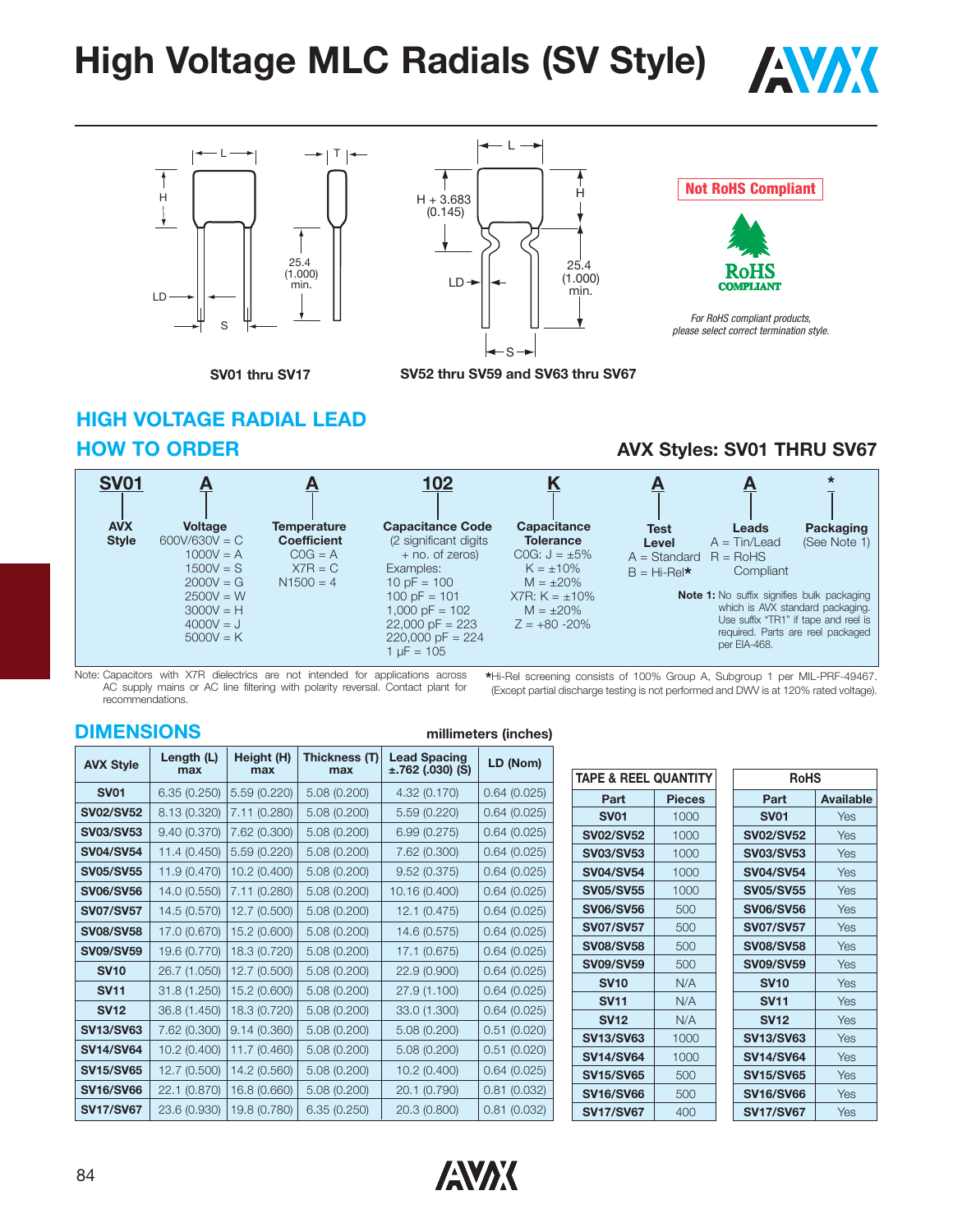**High Voltage MLC Radials (SV Style) / AVAX** 



### **CAPACITANCE VALUE**

| C <sub>0</sub> G       |                                                     |                                                                            |                                                                                                 |                                                     |                                       |                                                                                                           |                                       |                      |
|------------------------|-----------------------------------------------------|----------------------------------------------------------------------------|-------------------------------------------------------------------------------------------------|-----------------------------------------------------|---------------------------------------|-----------------------------------------------------------------------------------------------------------|---------------------------------------|----------------------|
| <b>Style</b>           | 600/630V<br>min./max.                               | 1000V<br>min./max.                                                         | <b>1500V</b><br>min./max.                                                                       | 2000V<br>min./max.                                  | 2500V<br>min./max.                    | 3000V<br>min./max.                                                                                        | 4000V<br>min./max.                    | 5000V<br>min./max.   |
| SV01                   | 100 pF/ 1500 pF                                     | 100 pF / 1000 pF                                                           | 10pF/<br>330 pF                                                                                 | 10pF/<br>220 pF                                     | 10 pF / 120 pF                        | 10pF/<br>82 pF                                                                                            |                                       |                      |
| SV02/SV52              | 100 pF/ 6800 pF                                     | 100 pF / 4700 pF                                                           | 100 pF / 1500 pF                                                                                | 10 pF/ 1000 pF                                      | 10 pF $/$<br>680 pF                   | 10 pF $/$<br>560 pF                                                                                       | 10 pF / 150 pF                        | 10 pF $/$<br>100 pF  |
| SV03/SV53              | 100 pF/0.012 uF                                     | 100 pF/ 8200 pF                                                            | 100 pF / 2700 pF                                                                                | 100 pF/ 1800 pF                                     | 10 pF / 1000 pF                       | 10 pF $/$<br>680 pF                                                                                       | 10 pF / 390 pF                        | 10 pF $/$<br>220 pF  |
| SV04/SV54              | 100 pF/ 3900 pF                                     | 100 pF/ 2700 pF                                                            | 10pF/<br>820 pF                                                                                 | 10pF/<br>560 pF                                     | 10 pF / 270 pF                        | 10pF/<br>180 pF                                                                                           | 10 pF / 100 pF                        | 10pF/<br>68 pF       |
| SV05/SV55              | 1000 pF/ 0.027 µF                                   | 1000 pF / 0.018 µF                                                         | 100 pF / 6800 pF                                                                                | 100 pF/ 4700 pF                                     | 100 pF / 2700 pF                      | 100 pF / 1500 pF                                                                                          | 10 pF /1000 pF                        | 560 pF<br>10 pF $/$  |
| SV06/SV56              | 100 pF/0.012 uF                                     | 100 pF / 0.010 uF                                                          | 100 pF / 3300 pF                                                                                | 100 pF/ 2200 pF                                     | 10 pF / 1200 pF                       | 10pF/<br>820 pF                                                                                           | 10 pF / 470 pF                        | 10 pF $/$<br>390 pF  |
| SV07/SV57              | 1000 pF/ 0.056 µF                                   | 1000 pF / 0.033 µF                                                         | 1000 pF / 0.015 µF                                                                              | 100 pF/ 0.010 µF                                    | 100 pF / 5600 pF                      | 100 pF / 3900 pF                                                                                          | 100 pF /2200 pF                       | 10 pF /1200 pF       |
| SV08/SV58              | 1000 pF/0.082 µF                                    | 1000 pF / 0.047 µF                                                         | 1000 pF / 0.022 µF                                                                              | 1000 pF/ 0.015 µF                                   | 100 pF/0.010 µF                       | 100 pF / 6800 pF                                                                                          | 100 pF /3300 pF                       | 100 pF /2200 pF      |
| SV09/SV59              | 1000 pF/0.150 uF                                    |                                                                            | 1000 pF / 0.082 uF 1000 pF / 0.039 uF                                                           | 1000 pF/0.022 uF                                    | 1000 pF/0.015 µF                      | 100 pF / 8200 pF                                                                                          | 100 pF /4700 pF                       | 100 pF /3300 pF      |
| <b>SV10</b>            | 1000 pF/0.100 µF                                    | 1000 pF / 0.056 µF                                                         | 1000 pF / 0.022 µF                                                                              | 1000 pF/0.012 µF                                    | 100 pF / 8200 pF                      | 100 pF / 5600 pF                                                                                          | 100 pF /3300 pF                       | 100 pF /2200 pF      |
| <b>SV11</b>            | 1000 pF/0.150 µF                                    | 1000 pF / 0.082 µF                                                         | 1000 pF / 0.039 µF                                                                              | 1000 pF/ 0.022 µF                                   | 1000 pF/0.015 µF                      | 100 pF / 8200 pF                                                                                          | 100 pF /4700 pF                       | 100 pF /3300 pF      |
| <b>SV12</b>            | 0.01 µF / 0.220 µF                                  |                                                                            | 0.01 µF / 0.15 µF 1000 pF / 0.056 µF                                                            | 1000 pF/ 0.033 µF                                   | 1000 pF/0.022 µF                      | 1000 pF / 0.015 µF                                                                                        | 100 pF /8200 pF                       | 100 pF /5600 pF      |
| SV13/SV63              | 100 pF/0.018 µF                                     | 100 pF / 0.012 µF                                                          | 100 pF / 4700 pF                                                                                | 100 pF/ 2700 pF                                     | 100 pF / 1800 pF                      | 100 pF / 1000 pF                                                                                          | 10 pF / 470 pF                        | 10 pF $/$<br>390 pF  |
| SV14/SV64              | 1000 pF/ 0.039 µF                                   | 1000 pF / 0.022 µF                                                         | 100 pF / 8200 pF                                                                                | 100 pF/ 5600 pF                                     | 100 pF / 3300 pF                      | 100 pF / 1800 pF                                                                                          | 10 pF / 820 pF                        | 10 pF $/$<br>680 pF  |
| SV15/SV65              | 1000 pF/0.056 uF                                    | 1000 pF / 0.033 uF 1000 pF /0.015 uF                                       |                                                                                                 | 100 pF/ 0.01 µF                                     | 100 pF / 5600 pF                      | 100 pF / 2700 pF                                                                                          | 100 pF /1800 pF                       | 100 pF /1200 pF      |
| SV16/SV66              | 1000 pF/0.120 µF                                    | 1000 pF / 0.082 µF                                                         | 1000 pF /0.039 µF                                                                               | 1000 pF/ 0.027 µF                                   | 1000 pF/0.015 µF                      | 100 pF / 8200 pF                                                                                          | 100 pF /4700 pF                       | 100 pF /3300 pF      |
| <b>SV17/SV67</b>       |                                                     | 1000 pF/ 0.150 uF 1000 pF/ 0.10 uF 1000 pF/0.056 uF                        |                                                                                                 | 1000 pF/ 0.039 µF                                   | 1000 pF/0.022 µF                      | 1000 pF / 0.012 µF                                                                                        | 100 pF /6800 pF                       | 100 pF /4700 pF      |
|                        |                                                     |                                                                            |                                                                                                 | N <sub>1500</sub>                                   |                                       |                                                                                                           |                                       |                      |
| <b>SV01</b>            |                                                     | 1000 pF/ 2700 pF 1000 pF/ 1800 pF                                          | 100 pF $/$<br>680 pF                                                                            | 100 pF/ 470 pF                                      | 100 pF/<br>220 pF                     | 100 pF $/$<br>150 pF                                                                                      |                                       |                      |
| SV02/SV52              |                                                     | 1000 pF/ 0.012 µF 1000 pF/ 8200 pF 1000 pF/ 2700 pF                        |                                                                                                 | 1000 pF/ 1800 pF                                    | 100 pF / 1000 pF                      | 100 pF $/$<br>680 pF                                                                                      | 100 pF /<br>270 pF                    | 100 pF $/$<br>150 pF |
| SV03/SV53              |                                                     | 0.010 pF/0.027 uF 0.010 pF/0.018 uF 1000 pF/5600 pF                        |                                                                                                 | 1000 pF/ 3900 pF                                    | 1000 pF / 2200 pF                     | 1000 pF / 1500 pF                                                                                         | 100 pF $/$<br>680 pF                  | 100 pF $/$<br>470 pF |
| SV04/SV54              | 1000 pF/ 8200 pF                                    | 1000 pF / 5600 pF 1000 pF / 1800 pF                                        |                                                                                                 | 100 pF/ 1200 pF                                     | 100pF/<br>560 pF                      | 100 pF $/$<br>330 pF                                                                                      | 100 pF /<br>220 pF                    | 100 pF $/$<br>120 pF |
| SV05/SV55              |                                                     | 0.010 µF/ 0.068 µF 0.010 µF/ 0.047 µF 0.010 µF / 0.015 µF                  |                                                                                                 | 1000 pF/ 0.010 µF                                   | 1000 pF / 5600 pF                     | 1000 pF / 3300 pF                                                                                         | 1000 pF /2200 pF                      | 1000 pF /1200 pF     |
| SV06/SV56              |                                                     | 0.010 µF/ 0.027 µF 0.010 µF/ 0.018 µF 1000 pF/ 5600 pF                     |                                                                                                 | 1000 pF/ 3900 pF                                    | 1000 pF / 2200 pF                     | 1000 pF / 1500 pF                                                                                         | 100 pF / 680 pF                       | 100 pF / 470 pF      |
| SV07/SV57              | 0.010 µF/ 0.12 µF 0.010 µF/                         |                                                                            | 0.10 µF 0.010 µF / 0.027 µF 0.010 µF / 0.018 µF                                                 |                                                     | 1000 pF/0.012 µF                      | 1000 pF / 5600 pF                                                                                         | 1000 pF /3900 pF                      | 1000 pF /2200 pF     |
| SV08/SV58              |                                                     | 0.010 µF/ 0.15 µF 0.010 µF/ 0.12 µF 0.010 µF / 0.047 µF 0.010 pF/ 0.033 µF |                                                                                                 |                                                     | 0.010 µF /0.018 µF                    | 1000 pF / 0.010 µF                                                                                        | 1000 pF /6800 pF                      | 1000 pF /3900 pF     |
| SV09/SV59              | 0.10 µF / 0.220 µF                                  | $0.10 \mu F/$                                                              |                                                                                                 | 0.18 µF 0.010 µF / 0.082 µF 0.010 µF / 0.047 µF     | 0.010 pF/0.033 µF 0.010 µF / 0.015 µF |                                                                                                           | 1000 pF /8200 pF                      | 1000 pF /6800 pF     |
| <b>SV10</b>            | $0.10 \mu F/$<br>$0.18 \mu F$                       | $0.10 \mu F/$                                                              | 0.15 µF 0.010 µF / 0.047 µF 0.010 µF / 0.027 µF                                                 |                                                     |                                       | 0.010 µF /0.018 µF   1000 pF / 0.010 µF                                                                   | 1000 pF /5600 pF                      | 1000 pF /3900 pF     |
| SV <sub>11</sub>       | $0.10 \mu F/$<br>$0.33 \mu F$                       | $0.10 \mu F/$                                                              | 0.22 µF 0.010 µF / 0.082 µF 0.010 µF / 0.039 µF                                                 |                                                     |                                       | 0.010 µF/0.027 µF 0.010 µF / 0.018 µF                                                                     | 1000 pF /0.010 µF                     | 1000 pF /6800 pF     |
| <b>SV12</b>            | $0.10 \text{ uF}$<br>0.47 uF                        | $0.10 \text{ uF}$                                                          |                                                                                                 | 0.33 µF   0.10 µF / 0.12 µF   0.010 µF / 0.068 µF   |                                       | 0.010 pF/0.047 µF 0.010 µF / 0.027 µF 0.010 pF /0.015 µF                                                  |                                       | 1000 pF /0.010 µF    |
| SV13/SV63              |                                                     | 0.010 µF/0.039 µF 0.010 µF/0.027 µF 1000 pF/8200 pF                        |                                                                                                 | 1000 pF/ 5600 pF                                    |                                       | 1000 pF / 3300 pF   1000 pF / 1800 pF                                                                     | 100 pF / 820 pF                       | 100 pF / 680 pF      |
| SV14/SV64              |                                                     | 0.010 µF/0.082 µF 0.010 µF/0.056 µF 0.010 pF/0.018 µF                      |                                                                                                 | 1000 pF/0.012 uF                                    | 1000 pF / 6800 pF                     | 1000 pF / 3900 pF                                                                                         | 1000 pF /1800 pF                      | 1000 pF /1500 pF     |
| SV15/SV65              | 0.010 uF/                                           | 0.10 uF 0.010 uF / 0.082 uF 0.010 uF / 0.027 uF 0.010 pF / 0.018 uF        |                                                                                                 |                                                     |                                       | 1000 pF/0.012 uF 1000 pF / 5600 pF 1000 pF /3300 pF                                                       |                                       | 1000 pF /2700 pF     |
| SV16/SV66              | $0.10 \mu F/$<br>$0.22$ uF                          | $0.10 \mu F/$                                                              | 0.18 µF 0.010 µF / 0.082 µF 0.010 µF / 0.039 µF                                                 |                                                     |                                       | 0.010 µF /0.027 µF 0.010 µF / 0.015 µF                                                                    | 1000 pF /8200 pF                      | 1000 pF /6800 pF     |
| <b>SV17/SV67</b>       | $0.10 \text{ uF}$<br>$0.33 \mu F$                   | $0.10 \mu F/$                                                              |                                                                                                 |                                                     |                                       | 0.22 μF 0.010 μF / 0.10 μF 0.010 μF / 0.056 μF 0.010 μF / 0.033 μF 0.010 μF / 0.022 μF 1000 pF / 0.012 μF |                                       | 1000 pF /0.010 µF    |
|                        |                                                     |                                                                            |                                                                                                 | X7R                                                 |                                       |                                                                                                           |                                       |                      |
| <b>SV01</b>            |                                                     | 1000 pF/ 0.018 µF 1000 pF/ 0.012 µF                                        | 100 pF / 5600 pF                                                                                | 100 pF/ 3900 pF                                     |                                       |                                                                                                           | $\qquad \qquad -$                     |                      |
| SV02/SV52              |                                                     | 1000 pF/ 0.082 uF 1000 pF/ 0.047 uF 1000 pF/ 0.015 uF 100 pF/ 6800 pF      |                                                                                                 |                                                     | 100 pF / 3900 pF                      | 100 pF / 2700 pF                                                                                          |                                       |                      |
| SV03/SV53              |                                                     | 1000 pF/ 0.180 µF 1000 pF/ 0.082 µF 1000 pF/ 0.018 µF                      |                                                                                                 | 1000 pF/ 0.01 µF                                    | 100 pF / 6800 pF                      | 100 pF / 4700 pF                                                                                          | 100 pF /1800 pF                       | $\qquad \qquad -$    |
| SV04/SV54              | 1000 pF/ 0.056 µF                                   | 1000 pF / 0.033 µF                                                         | 100 pF / 6800 pF                                                                                | 100 pF/ 3900 pF                                     | 100 pF / 2200 pF                      | 100 pF / 1800 pF                                                                                          | 100 pF / 820 pF                       |                      |
| SV05/SV55              | 0.01 µF / 0.470 µF                                  |                                                                            | 0.01 µF / 0.22 µF   1000 pF / 0.056 µF                                                          | 1000 pF/ 0.027 µF                                   | 1000 pF/0.018 µF                      | 1000 pF / 0.012 µF                                                                                        | 100 pF /4700 pF                       |                      |
| SV06/SV56              | $0.01 \mu F / 0.180 \mu F$                          |                                                                            | 0.01 µF/ 0.10 µF 1000 pF / 0.033 µF                                                             | 1000 pF/ 0.012 µF                                   | 100 pF / 8200 pF                      | 100 pF / 6800 pF                                                                                          | 100 pF /2700 pF                       | 100 pF /1200 pF      |
| SV07/SV57              | 0.01 µF / 0.820 µF                                  | $0.01 \,\mathrm{µF}$ /<br>$0.39 \,\mathrm{\upmu F}$                        | $0.01 \,\mathrm{\upmu F}$ / $0.10 \,\mathrm{\upmu F}$                                           | 1000 pF/ 0.047 µF                                   | 1000 pF / 0.033 µF                    | 1000 pF / 0.027 µF                                                                                        | 1000 pF / 0.01 µF                     | 100 pF /6800 pF      |
| SV08/SV58              | $0.01 \,\mu F / 1.20 \,\mu F$                       |                                                                            | $0.01 \,\mathrm{\mu F}$ / $0.68 \,\mathrm{\mu F}$ 0.01 $\mathrm{\mu F}$ / 0.18 $\mathrm{\mu F}$ | 1000 pF/ 0.082 µF                                   | 1000 pF/0.068 µF                      | 1000 pF / 0.047 µF   1000 pF /0.018 µF                                                                    |                                       | 1000 pF /0.012 µF    |
| SV09/SV59              | 0.10 µF / 1.80 µF                                   | $0.10 \mu F / 1.00 \mu F$                                                  | $0.01 \,\mu F / 0.27 \,\mu F$                                                                   | $0.01 \mu F / 0.12 \mu F$                           | $0.01 \,\mu F / 0.10 \,\mu F$         | 1000 pF / 0.068 µF   1000 pF /0.027 µF                                                                    |                                       | 1000 pF /0.018 µF    |
| <b>SV<sub>10</sub></b> | $0.01 \,\mu F / 1.50 \,\mu F$                       | $0.01 \,\mathrm{\mu F} / 0.82 \,\mathrm{\mu F}$                            | 0.01 µF / 0.22 µF                                                                               | $0.01 \,\mu F / 0.10 \,\mu F$                       | 1000 pF/0.082 µF                      | 1000 pF / 0.056 µF 1000 pF /0.022 µF                                                                      |                                       | 1000 pF /0.022 µF    |
| <b>SV11</b>            | $0.10 \,\mathrm{\upmu F} / 2.20 \,\mathrm{\upmu F}$ | $0.10 \mu F/$<br>1.2 $\mu$ F                                               | $0.01 \,\mu F / 0.39 \,\mu F$                                                                   | $0.01 \,\mu F / 0.18 \,\mu F$                       | $0.01 \,\mu F / 0.15 \,\mu F$         |                                                                                                           | 0.01 µF / 0.10 µF   1000 pF /0.039 µF | 1000 pF /0.027 µF    |
| <b>SV12</b>            | $0.10 \mu F / 3.90 \mu F$                           | $0.10 \mu F / 2.20 \mu F$                                                  | $0.01 \mu F / 0.56 \mu F$                                                                       | $0.01 \mu F / 0.27 \mu F$                           | $0.01 \,\mu F / 0.22 \,\mu F$         |                                                                                                           | 0.01 µF / 0.15 µF   1000 pF /0.056 µF | 1000 pF /0.033 µF    |
| SV13/SV63              | 0.01 µF / 0.270 µF                                  | $0.01 \,\mathrm{µF}$ /                                                     | 0.10 µF 1000 pF / 0.033 µF                                                                      | 1000 pF/ 0.012 µF                                   | 1000 pF / 0.01 µF                     | 100 pF / 6800 pF                                                                                          | 100 pF /2700 pF                       | $\qquad \qquad -$    |
| SV14/SV64              | 0.01 µF / 0.470 µF                                  |                                                                            | 0.01 µF / 0.18 µF   1000 pF / 0.068 µF                                                          | 1000 pF/ 0.022 µF                                   | 1000 pF/0.018 µF                      | 1000 pF / 0.015 µF                                                                                        | 100 pF /5600 pF                       | $\qquad \qquad -$    |
| SV15/SV65              | 0.01 µF / 0.680 µF                                  |                                                                            | $0.01 \mu$ F / $0.33 \mu$ F   $0.01 \mu$ F / $0.10 \mu$ F                                       | 1000 pF/ 0.033 µF                                   |                                       | 1000 pF/0.027 µF 1000 pF/0.022 µF 1000 pF/8200 pF                                                         |                                       | 100 pF /4700 pF      |
| SV16/SV66              | 0.01 µF / 1.80 µF                                   | $0.01 \,\mu F/$<br>$1.0 \,\mathrm{\upmu F}$                                | $0.01 \,\mathrm{\upmu F}$ / $0.27 \,\mathrm{\upmu F}$                                           | $0.01 \,\mathrm{\upmu F} / 0.12 \,\mathrm{\upmu F}$ |                                       | 0.01 µF / 0.10 µF   1000 pF / 0.068 µF   1000 pF /0.027 µF                                                |                                       | 1000 pF /0.018 µF    |
| SV17/SV67              | $0.01 \,\mathrm{\upmu F}$ / 2.20 $\mathrm{\upmu F}$ | $0.01 \,\mu F/$                                                            | 1.2 µF   0.01 µF / 0.39 µF                                                                      | $0.01 \,\mathrm{\upmu F} / 0.15 \,\mathrm{\upmu F}$ |                                       | 0.01 µF / 0.12 µF   1000 pF / 0.082 µF   1000 pF /0.039 µF                                                |                                       | 1000 pF /0.027 µF    |
|                        |                                                     |                                                                            |                                                                                                 |                                                     |                                       |                                                                                                           |                                       |                      |

Note: Contact factory for other voltage ratings or values.